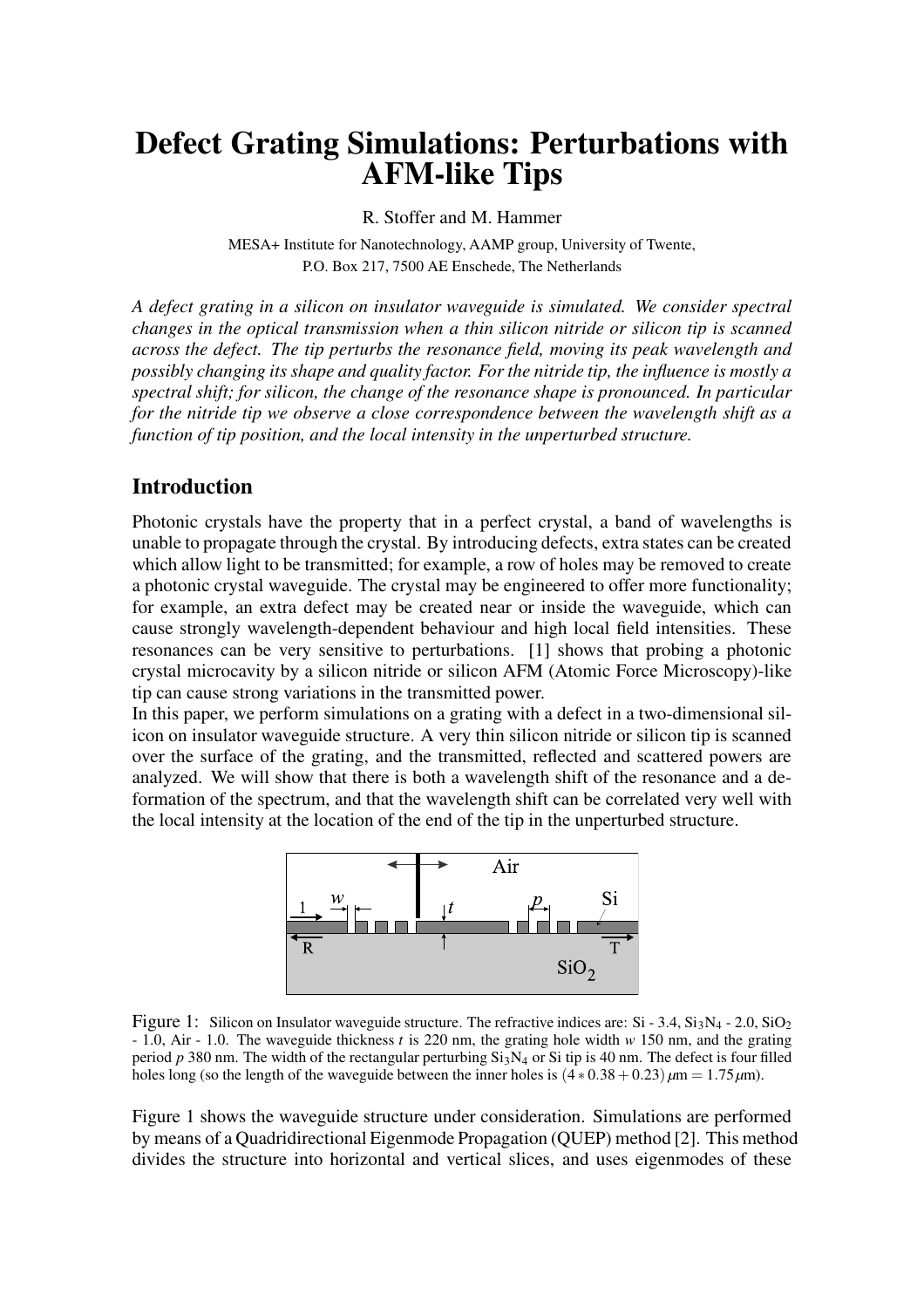slices to describe the complete field. The horizontally and vertically propagating fields are coupled at the boundaries of the computational window, such that the boundaries are transparent for outgoing radiation and for influx of the the desired fields.

## **Simulations**

Into the structure of Figure 1 we insert the guided TE-polarized slab mode from the left, and analyze the transmitted and reflected modal powers *T* and *R*. Since the waveguide is monomodal, the scattered power *S* is equal to  $1 - R - T$ . The spectrum of these quantities is shown in Figure 2.



Figure 2: Spectrum of the structure of Figure 1 for unit input from the left; *R* is the reflected modal power, *T* is the transmitted modal power, and *S* is the scattered (lost) power.

In order to make sure the changes due to perturbations are as large as possible, we tune the wavelength to the left flank of the resonance, at  $1.734 \mu m$  (the dashed vertical line). At this wavelength, Figure 3 shows the absolute value of the field.



Figure 3: Logarithm of absolute value of the principle dielectric component of the field in the defect grating at a wavelength of 1.734  $\mu$ m. a: without tip; b: with silicon tip

A 40 nm wide rectangular silicon nitride or silicon tip is scanned horizontally across the surface of the structure, at a height of 10 nm above the waveguide. The most pronounced perturbation of the resonance occurs when the tip is placed close to the field maxima visible in Figure 3a; Figure 3b shows an example. By evaluating *R*, *T* and *S* at each location of the tip, Figure 4 is obtained. The tip switches, or at least modulates, the transmission through the structure. Obviously, the tip moves the transmission further out of resonance (increase of *R*, decrease of *T* and *S*), with a pattern that relates (nonlinearly) to the local intensity in Figure  $3a<sup>1</sup>$ .

 $\frac{1}{1}$ At a wavelength of e.g. 1.737  $\mu$ m, the opposite effect can be observed; the tip moves the transmission into resonance, and *R* is decreased while *T* and *S* increase.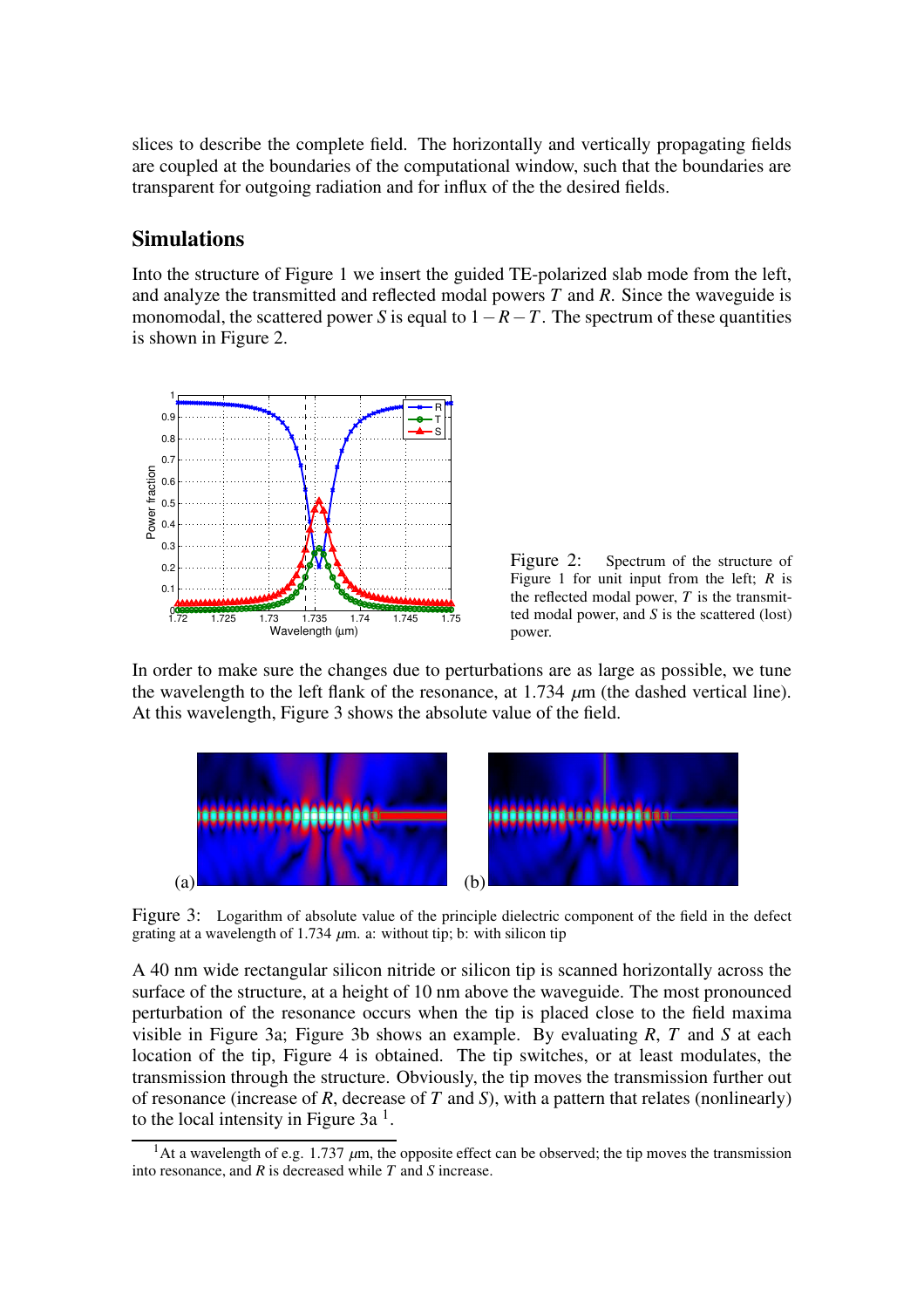

Figure 4: Reflected, transmitted and scattered power as a silicon nitride (left) or silicon (right) tip is scanned over the surface around the central defect (gray patches: high index regions). The horizontal lines denote the values without the tip.

We now look at the spectral properties of the perturbation. In first approximation, we assume that the only effect of the perturbation is a wavelength shift of the resonance. Under that assumption, each of the curves of Figure 4 can be directly related to a wavelength shift by finding the wavelength difference needed in Figure 2 to obtain the altered values of the three powers. These estimations are shown in Figure 5.



Figure 5: Estimated wavelength shift of the resonance for the silicon nitride (left) and silicon (right) tips; each line is the wavelength shift estimated by only considering the *R*, *T* or *S* curve in Figure 4. Note the different scales of the shifts in the two graphs.

If the assumption of a pure wavelength shift would hold, all three curves predicted by the three powers would yield the same resonance shift. For the silicon nitride tip, this is well satisfied at some tip positions; for the silicon tip, the three curves do not agree well anywhere.

As an example, the full spectrum of the structures with the tip at location 4.6664  $\mu$ m, which is at the top of the third peak in Figure 5, is shown in Figure 6, and it is indeed clear that the spectrum at this location only shifts for the nitride tip, while it is significantly distorted for the silicon tip; the resonance is broadened and less pronounced.

Clearly, positioning the tip where the field intensity is negligible should not change the transmission. Conversely, at a position with a strong local intensity, a pronounced effect on the transmission and on the spectral properties can be expected. This is investigated in Figure 7, where we - admittedly rather arbitrarily- plot the average value of the estimated wavelength shift from the three curves in Figure 5, as well as the absolute value squared of the local electric field that would be at the end of the tip if there were no tip present.